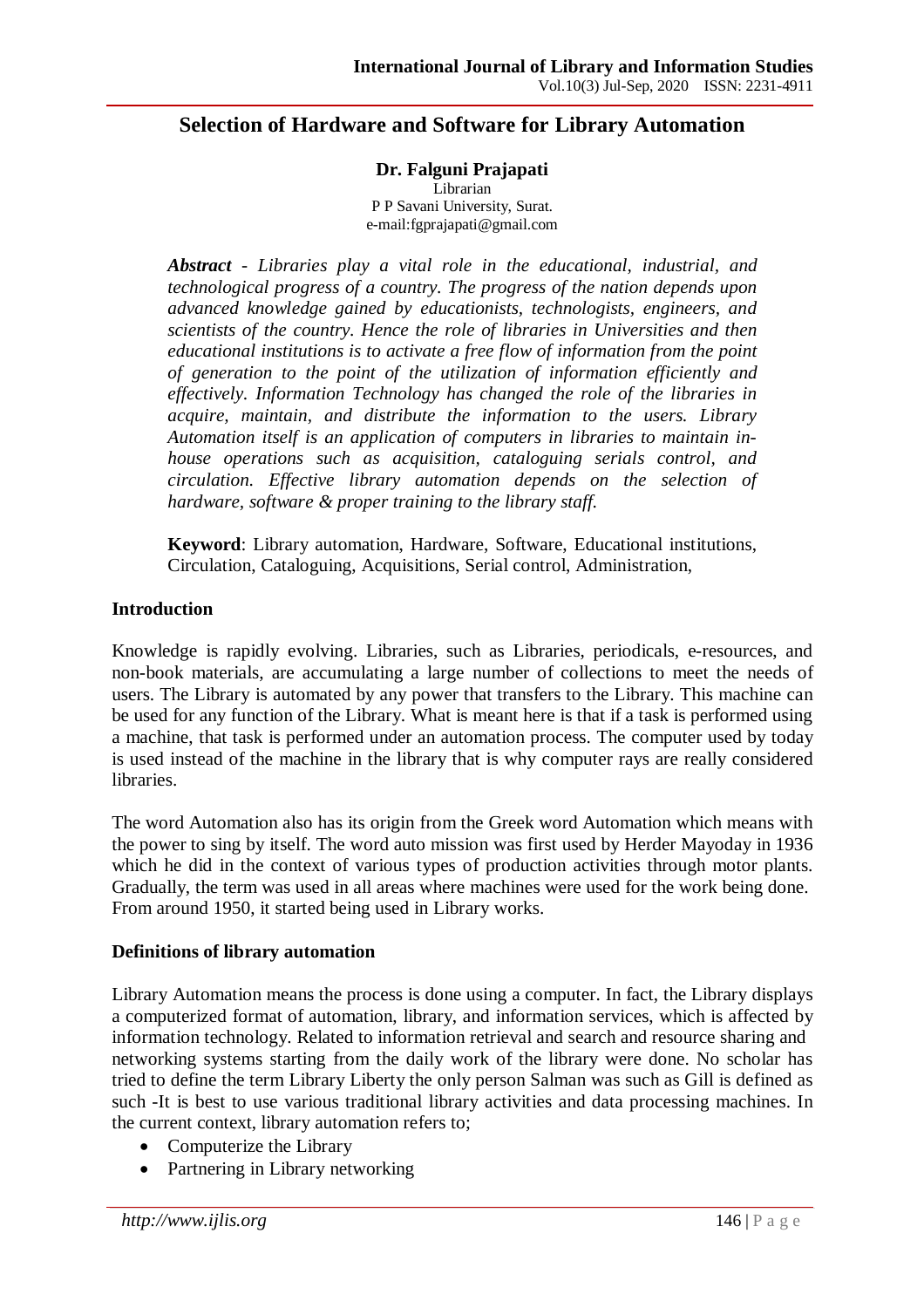The main objective of automation in the library is to fulfill the needs of the library users with the required efficiency. At present, the library is highly related to automation. In India, instruments and machines have been used in the library for a long time, but the first use of computers was done by Delhi City Fund 1965 (ISA) to create the author and the subject of the subject. But nowadays automation has been implemented in many libraries of the country. In today's context, library automation is done for the following reasons –

- **Information explosion:** Information Tend is growing very fast Therefore; it is very difficult to deal with the Information available on such a huge Tend without the help of a computer.
- **Availability of information on machine-readable charges:** Nowadays, most of the information is available in machine station charges. So it is difficult to get it without a computer. This can be achieved by computer only, not other types.
- **Multiple uses of machine-readable records:** Any machine-readable record can be used for many users and for various reasons and how many times. For example - a record prepared for the Arjuna Department can also be used for any other purpose.
- **Recurring work:** The computer frees the library staff from such tasks which are recurring.
- **Data processing:** The computer takes very little time to process data and retrieve information. Thus saving the time of the employees along with the users.
- Computers are used to share resources under networking arrangements from other libraries.

# **Features of library automation**

Some of the important features of library automation are as follows:

- Library automation is a continuous process. No one should understand that if a computer is set up in the library to perform a task It is not that the entire library is finished.
- It changes the entire working style of the library.
- This library is to help employees stay in their respective offices.
- This keeps the libraries aware of the new development in the area of hardware and Software.
- It provides the idea of a complete network through the networking process.

# **Areas of library automation**

Automation can be done in the following areas of library activities Which can be divided into the following two regions:

# **In homework activities:**

- These tasks mainly include administration and maintenance related activities such as-
- Administration and maintenance
- Tribunal of texts
- Technical process control
- Serial control

# **Library service activities:**

- Providing documentation services
- In making the table of the newly received texts and currents
- In providing selected smooth dissemination service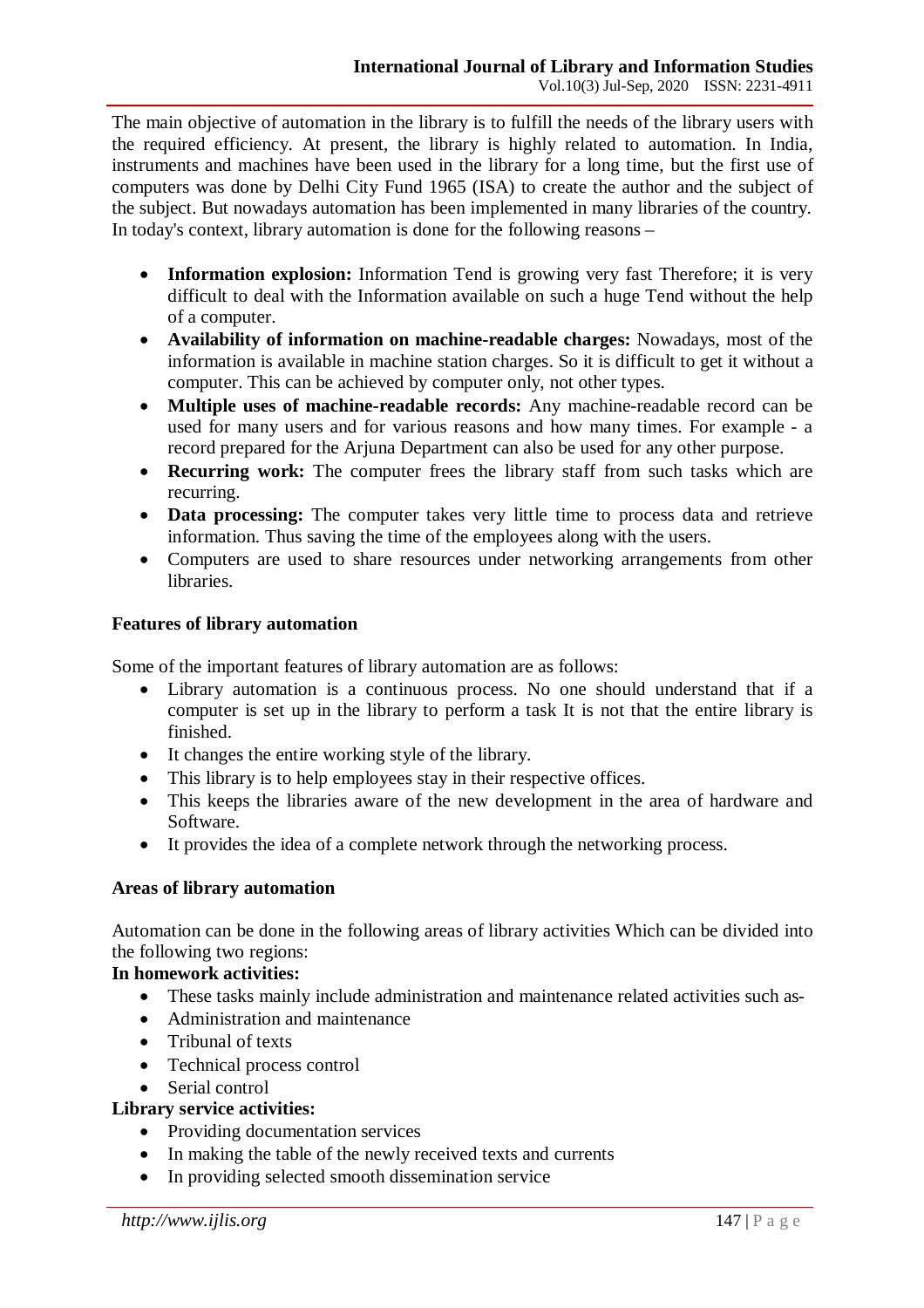- In resource sharing
- In search of information
- May provide networking facility

## **Selection of hardware for library automation**

The computer is an important factor for library automation Whose selection and work, it is necessary to take care of some things like - availability of finance in the budget, the number of terminals to be used, session of the computer to be worked such as branded guarantee of various components of computer like knowledge of the status, services and maintenance of servers, printers, UPS, other accessories and hardware vendors The value of the hardware does not remain fixed, varies, so if you are buying for office. So, while purchasing, you should ask for full. Some branded companies do not directly supply hardware they supply hardware only through authorized sellers.

The following hardware is required for any middle-class library;

- Pentium IV 64 megabytes of ram
- 150-megabyte pen drive
- $\bullet$  Floppy disk drive
- VGA Color Monitor
- $\bullet$  8 port intelligence I / b paper
- X.25 card drive software
- Internal modem
- Laser printer
- TCP / IP internet

## **Selection of software's for library automation**

Software is one such tool used in the computer through which the computer is capable of performing certain types of tasks. Therefore, to automate or computerize any library, only the first software is required. It is said that the software makes computers useful; they understand the problem and also solve it. So to execute its functions in the library through a computer the utility of software is of utmost importance and software is of utmost importance in automating.

While selecting the software, first of all, it comes to the problem that information about it should be obtained from where. Today there is no such systematic and real source where information related to the library is available. Currently, the only means of obtaining information regarding software is published on revisions and education. Reviews and studies are published separately and are published in library-related subjects. Although any review is expected to be flawless, yet there is some exaggeration of the case. Therefore, reviews have been put in question in the air. The following are some documents that publish information about software related to the library:

- Computer in libraries
- The electronic library
- Library micro nation news
- International journal of information management
- Microcomputer for information management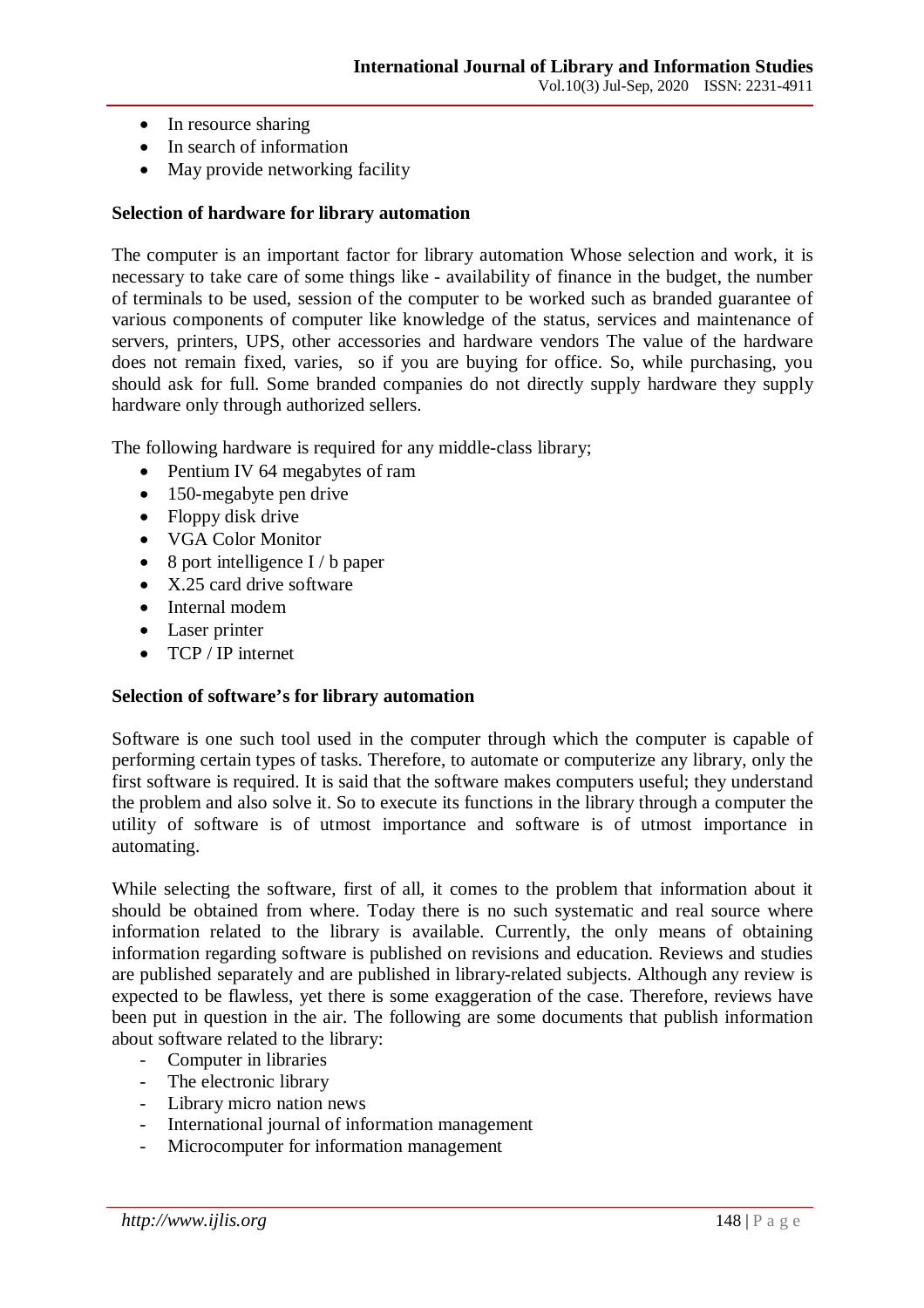Today in the Indian market, much-related software is available in the library like TECHLIBplus, LIBSUITE, LIBSYS, NEWGENLIB, NEXSLIB, SLIM 21, SOUL, SUCHIKA, TULIPS, ULISYS,VIRTUA, WILISYS, AUTOLIB, DLMS, Krveger Library, NETLIB, NIRMAL, SSLIM++, Archives, CATman, Goden Libra, Libman, Libsoft, Salim etc. The following points need to be kept in mind while selecting and purchasing the appropriate software for your library –

- After-Tax Service Warranty
- Knowledge of various modules contained in the software (C)Training related to the use of computers and software to library staff
- Reduction in prices on the simultaneous purchase of software required to perform all the functions of the library
- Use of company resources such as staff, software, and computers to prepare data library of library
- Modification of software as per library requirement
- Keeping in mind the above-mentioned things as well as the functions and procedures to be performed in the library the following points should also be given more attention when choosing and purchasing software.

**Value of software (Cost):** Financial resources of each library are limited It is necessary that special attention should be paid to the cost of the software while purchasing it. It should also be kept in mind that the value that is being paid for the software is equally useful and useful because the success of the library operation depends highly on the quality of the software itself. Good software reduces the cost of library work.

**Hardware:** It is also necessary to take care of the hardware of the computer while checking the software. If the hardware is available with any library, it should choose the software according to its hardware or should take software for which hardware costs are low. Despite the plethora of software in the Indian market, today you meet the hardware subordination of the software.

**Operating system:** It is also important to keep in mind the operating system while selecting the software. All operating systems have their own specialties. Some circulation systems are very convenient to use, some are not so. Therefore software should be selected keeping in mind the features of these circulation systems.

**Programming language:** It is also necessary to take care of the programming language while selecting the software. What features are available in software depends on the language of the computer in which it is written. All languages have their own distinct characteristics.

**Data storage technique and search response time:** In a computerized library, when one wants to get appropriate information about a document So how long the computer took in this search depends on many things like-File Size, Administration Operating System, Hardware Platforms, etc. Data collection techniques also play an important role in determining the information it takes to search. It has been felt that the speed of information search of the final file structure is faster than the structure of the file.

**Library services:** In spite of the extreme similarity in the service provided by all the libraries, there is some differentiation. Some libraries provide certain types of services. It is necessary to see that those who want to provide a library to service students Whether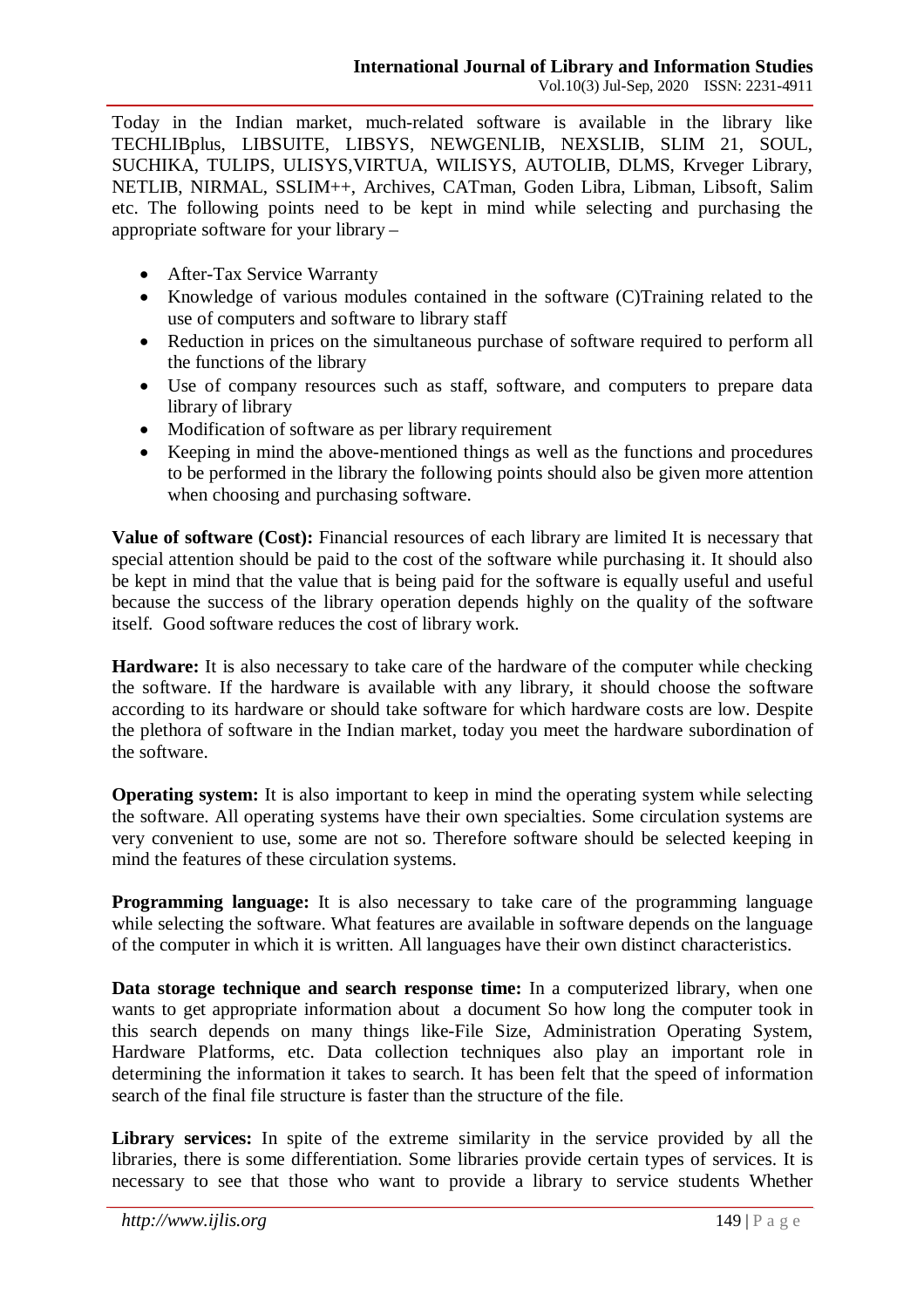available in the software to be selected? It is not necessary that all the software have all the facilities.

**Up-to-date:** The software is also required to be updated to date. It is necessary to have the facility to change the software as per the requirement the experience so far suggests that the software developed by the private sector is more advanced.

**Easy in the use:** The Library should adopt software that is easy to use That is, while using, he should give clear instructions on the screen how to use it. Instructions for use should also be the simplest.

## **Whether the library should develop the software itself or purchase from the market**

There is a whole bunch of software programs. The task of writing a program is a very specialized and complex task, requiring a high level of services. Because the computer just directs. So if you want to get the computer working properly, there should be no difference in the instructions. The computer wants completeness and accuracy in its instructions. So, when a library develops software with thousands of instructions for its own use, it has the best advantage. Is it necessary that he is facilitated to do the work as per his need and does not have to depend on others, but it also hurts that the maximum time of the library staff is spent in software development, which makes the library useful to others?

And if the library does not develop its own software and purchase it from the market, then it also has its advantages and disadvantages. The biggest advantage in purchasing the market is that the time taken by the library to develop software and keep it up to date The time is saved and the staff of the library can serve the users fully. While purchasing software from the banner, it is necessary to keep many things in the attention The first thing is that the person or organization supplying the software has more than its profit or social welfare Today many sector companies are producing software's, in which most of them have to earn a strong profit. There are also companies like second and some lesser number whose purpose is more social welfare, so it must be taken care of. Therefore, the library has to decide on its own whether to develop the software itself or to buy from the market. For this, attention should be paid to the number of employees and their qualifications in the library.

## **Conclusion**

Often all types of Libraries are trying to computerize themselves. By the way, many colleges, Industrial organizations, research and development institutions, and Government Departments have started to computerize in the library. Therefore many types of computers are being developed for use in their hardware and software libraries in the market today. The most important thing for libraries is to select the appropriate Software to execute their work. Software's have their own different features; it is a difficult task to choose software for their library. But if the software is selected keeping in mind the above factors, it is necessary that there will be no error in the work of the library. This article is useful for those who are planning to computerize/automate their libraries, will certainly be immensely useful

# **References**

1. Aswal, R.S. (2006). Library automation for 21 st century. New Delhi: S.S. Publications.